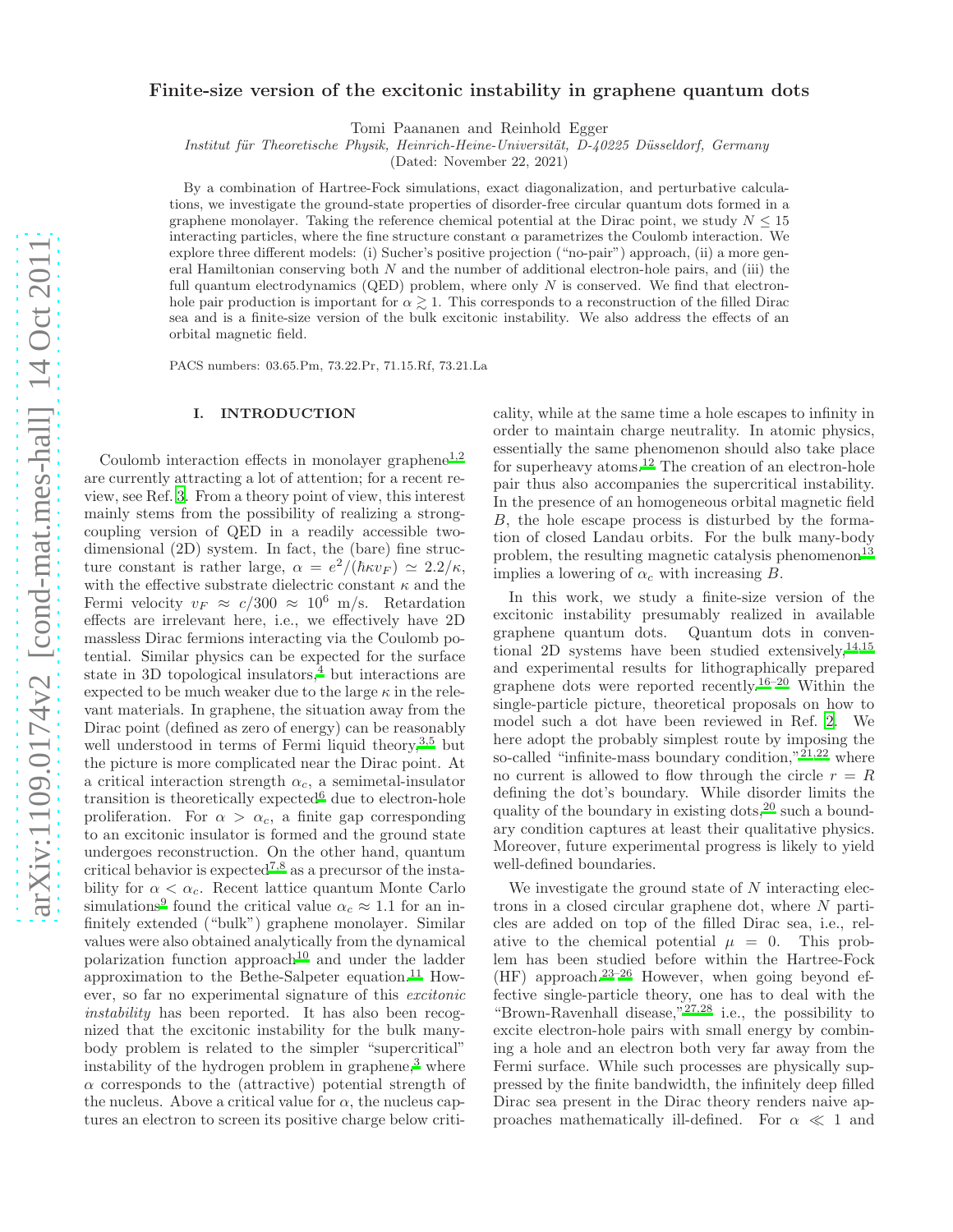when a gap separates electron and hole states, Sucher<sup>[28](#page-8-2)</sup> showed that one can circumvent the Brown-Ravenhall problem by a suitable projection  $\Lambda_{+}$  of the basic QED Hamiltonian  $H$  to a well-defined no-pair Hamiltonian  $H_+ = \Lambda_+ H \Lambda_+$ , where the filled Dirac sea is effectively treated as completely inert. The projection operator  $\Lambda_{+}$ eliminates negative-energy (hole) states from the singleparticle Hilbert space. We study the validity of the nopair approach for graphene dots and find that for  $\alpha \lesssim 1$ , it is indeed meaningful, see also Ref. [29](#page-8-3). On a quantitative level, however, it is accurate only for  $\alpha \ll 1$ . As also discussed by Sucher,[28](#page-8-2) if one wishes to go beyond the positive projection scheme, a QED approach is indicated. The QED Hamiltonian  $H$ , see Eq. [\(11\)](#page-2-0) below, does not conserve the number  $N_{eh}$  of electron-hole pairs. In fact, only the particle number  $N$  – defined as the imbalance of electron and hole numbers – is conserved, and a superposition of states with different  $N_{eh}$  determines the ground state for strong interactions. Once electronhole pairs proliferate, a reconstruction of the ground state takes place. We encounter this phenomenon for  $\alpha \gtrsim 1$  in graphene dots, similar to the reported critical value<sup>[9](#page-7-8)</sup> for the bulk excitonic instability. However, in our finite-size system this is a smooth crossover and not a phase transition. We stress that our "N-particle problem" defines N as the difference of electron and hole numbers, which allows for the excitation of an arbitrary number  $N_{eh}$  of electron-hole pairs. For  $\alpha \to 0$ , this definition reduces to having N electrons on top of the filled Dirac sea.

The structure of the remainder of this paper is as follows. In Sec. [II](#page-1-0) we introduce the model and discuss the various theoretical approaches employed to find the ground state. An intermediate approach is to generalize the no-pair approach (where  $N_{eh} = 0$ ) to allow for a fixed but finite number  $N_{eh}$  of electron-hole pairs. The Hamiltonian  $H_{fix}$  is obtained from H by neglecting all terms that do not conserve  $N_{eh}$ . A sufficient (but not necessary) condition for the breakdown of the no-pair Hamiltonian  $H_+$  arises when the ground-state energy of  $H_{\text{fix}}$  is lowered for some  $N_{eh} > 0$ . We assess the validity of the no-pair scheme in Sec. [III](#page-3-0) by comparing to results obtained under  $H_{fix}$  and from the QED Hamiltonian  $H$ . We perform these calculations using exact diagonalization (ED) for  $N = 2$  and  $N = 3$  particles in the dot. In Sec. [IV,](#page-5-0) we use  $H_+$  to carry out detailed HF calculations for up to  $N = 15$  particles and relatively weak interactions,  $\alpha \leq 1$ . We present results for the ground-state spin, valley polarization, and addition energy as function of N. Finally, in Sec. [V](#page-6-0) we provide a discussion of our main results.

# <span id="page-1-0"></span>II. MODEL AND THEORETICAL APPROACHES

In this section, we describe the model employed in our study of the electronic properties of interacting graphene quantum dots. We will then turn to different theoretical

approaches to obtain the ground-state properties.

### A. Single-particle problem

It is well established that on low energy scales, quasiparticles in graphene are described by the Dirac Hamiltonian,[2](#page-7-1)

<span id="page-1-1"></span>
$$
H_0 = v_F \boldsymbol{\sigma} \cdot \left( \mathbf{p} + \frac{e}{c} \mathbf{A} \right) + M(r) \sigma_z \tau_z - \mu_B \mathbf{s} \cdot \mathbf{B}, \qquad (1)
$$

where  $\mathbf{p} = -i\hbar(\partial_x, \partial_y)^T$  and  $-e$  is the electronic charge. The Pauli matrices  $\sigma = (\sigma_x, \sigma_y)$  and  $\sigma_z$  refer to graphene's sublattice structure, while the Pauli matrix  $\tau_z$  corresponds to the valley degree of freedom, i.e., to the two K points. A static vector potential  $A(r)$  with  $\mathbf{r} = (x, y)^T$  allows for the inclusion of a constant orbital magnetic field  $B_z$ , where we choose the symmetric gauge,  $\mathbf{A} = \frac{1}{2}B_z(-y,x)^T$ . Since we neglect spin-orbit couplings in Eq. [\(1\)](#page-1-1), spin Pauli matrices  $\mathbf{s} = (s_x, s_y, s_z)$  only appear in the Zeeman term. With  $\mu_B$  denoting Bohr's magneton and putting the Landé factor to  $g_e = 2,20$  $g_e = 2,20$  this term couples to the full (homogeneous) magnetic field,  $\mathbf{B} = (B_x, B_y, B_z)$  with  $B = |\mathbf{B}|$ . Switching to polar coordinates  $(r, \phi)$ , we consider a clean circular quantum dot in a graphene monolayer modelled by the well-known infinite-mass boundary condition,<sup>[21](#page-7-17)</sup> where the mass  $M(r)$ in Eq. [\(1\)](#page-1-1) is zero for  $r < R$  but tends to  $+\infty$  for  $r > R$ . This choice ensures that no current flows through the boundary at  $r = R$ . Eigenstates can be classified by the conserved total angular momentum,  $J_z = -i\hbar\partial_{\phi}+\hbar\sigma_z/2$ , with eigenvalue  $\hbar j$  for half-integer  $j = m + 1/2, m \in \mathbb{Z}$ .

While the eigenfunctions can be found in analytical form even in the presence of the magnetic field,  $2^2$ the Coulomb interaction matrix elements are readily available<sup>[26](#page-8-0)</sup> only in the  $B = 0$  basis. We therefore first describe the solution for  $B = 0$  and later include the homogeneous magnetic field. Note that different valleys  $(\tau = \pm)$  are decoupled and spin  $(s = \pm)$  then simply yields a twofold degeneracy. For given  $(m, \tau, s)$ , we first discuss the  $E > 0$  solutions to  $H_0 \Phi^{(+)} = E \Phi^{(+)}$ , where the spinor has the sublattice structure

$$
\Phi^{(+)}(r,\phi) = e^{im\phi} \left( \begin{array}{c} \psi_{1,m}(r) \\ ie^{i\phi}\psi_{2,m}(r) \end{array} \right). \tag{2}
$$

The infinite-mass boundary condition implies  $2^{1,22}$  $2^{1,22}$  $2^{1,22}$ 

<span id="page-1-2"></span>
$$
\psi_{1,m}(R) = \tau \psi_{2,m}(R). \tag{3}
$$

With the Bessel functions  $J_m(kr)$  of the first kind,  $k =$  $E/\hbar v_F$ , and normalization constant A, the Dirac equation for  $r < R$  is solved by the Ansatz

$$
\psi_{1,m}(r) = AJ_m(kr), \quad \psi_{2,m} = AJ_{m+1}(kr).
$$

The quantization condition [\(3\)](#page-1-2) then determines the eigenenergies  $E_a > 0$  with  $a \equiv (n, m, \tau, s)$ ,

<span id="page-1-3"></span>
$$
J_m(E_a/\Delta_0) = \tau J_{m+1}(E_a/\Delta_0),\tag{4}
$$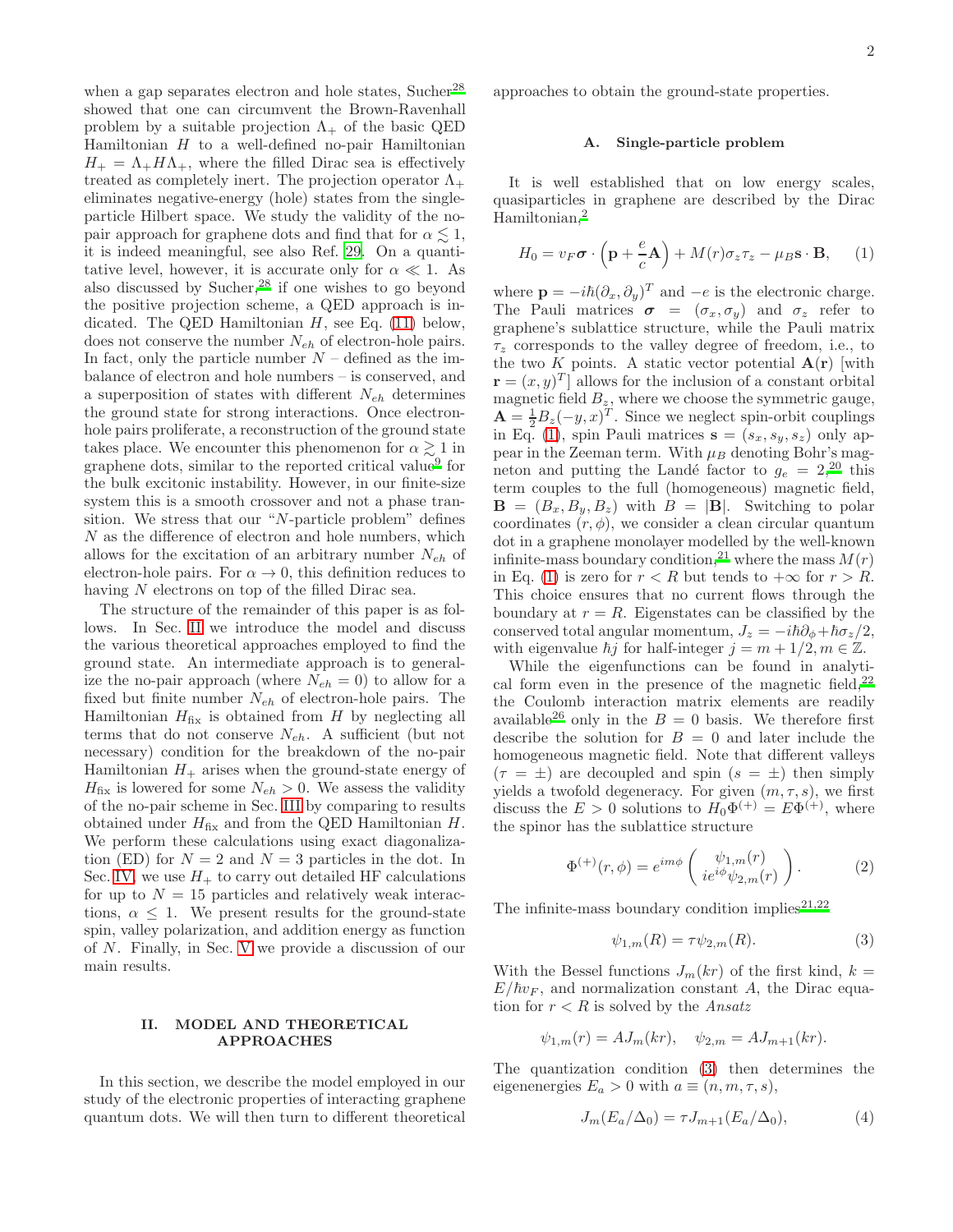where  $\Delta_0 \equiv \hbar v_F / R$  is the single-particle level spacing of the dot and  $n \in \mathbb{N}$  labels different solutions for given  $(m, \tau, s)$ . Equation [\(4\)](#page-1-3) is easily solved numerically and the eigenstates to energy  $E_a > 0$  are

$$
\Phi_a^{(+)}(r,\phi) = A_a e^{im\phi} \left( \frac{J_m(k_a r)}{ie^{i\phi} J_{m+1}(k_a r)} \right), \quad (5)
$$

where  $k_a = E_a/\hbar v_F$  and the normalization factor is

$$
A_a = \left[ \pi (J_m^2 - J_{m-1} J_{m+1} + J_{m+1}^2 - J_m J_{m+2}) \right]^{-1/2} \tag{6}
$$

with  $J_m \equiv J_m(E_a/\Delta_0)$ . Time-reversal invariance implies the Kramers degeneracy relation  $E_{n,m,\tau,s}$  =  $E_{n,-m-1,-\tau,-s}$ . Negative-energy (hole) solutions,  $\Phi^{(-)}_{\tilde a}$  $\int_{\tilde{a}}^{\tilde{b}-1}(r,\phi)$ , follow by using the electron-hole symmetry property of the Hamiltonian,  $E_{n,m,-\tau,s} = -E_{n,m,\tau,s}$ . We use the multi-index  $a(\tilde{a})$  to count states with positive (negative) energy. There is no zero-energy solution for  $B = 0$ , and we have a finite gap around the Dirac point.

Next we add the magnetic field. Expressed in terms of the eigenstates  $\Phi_a^{(+)}$  and  $\Phi_{\tilde{a}}^{(-)}$ , the vector potential part in  $H_0$  has a matrix structure diagonal both in the quantum numbers  $(m, \tau, s)$  and the conduction/valence band index  $\pm$ , i.e., only different *n* states are mixed. By numerical diagonalization, it is straightforward to obtain the resulting eigenenergies  $\tilde{E}_a > 0$  and  $\tilde{E}_\tilde{a} < 0$ , and the corresponding eigenstates. The indices n and thus  $a(\tilde{a})$ are redefined to take into account the unitary transformation diagonalizing  $H_0$ . Finally, we include the Zeeman term. Choosing the spin quantization axis along **B**, where  $s = \pm 1$  corresponds to spin-up or spin-down states, the full eigenenergy  $E_a > 0$  is given by<sup>[30](#page-8-4)</sup>

$$
E_a = \tilde{E}_a - s\mu_B B,\t\t(7)
$$

and similary for  $E_{\tilde{a}} < 0$ . In a slight abuse of notation,  $E_a$  now denotes the full eigenenergy and not the solution to Eq. [\(4\)](#page-1-3) anymore. The Zeeman term is generally quite small[2](#page-7-1) but breaks the spin degeneracy of the levels, while the vector potential breaks the valley degeneracy, see Eq. [\(3\)](#page-1-2). The resulting eigenstates are denoted by  $\Phi_a^{(+)}(r,\phi)$  and  $\Phi_{\tilde{a}}^{(-)}(r,\phi)$ .

### B. Many-body interactions

We now include the Coulomb interaction among the particles. The noninteracting reference problem is characterized by a filled Dirac sea ( $\mu = 0$ ), i.e., all  $E_{\tilde{a}} < 0$ states are filled. The QED Hamiltonian  $H$  describing this problem can be expressed in terms of electron annhilation operators,  $c_a$ , corresponding to the single-particle states  $\Phi_a^{(+)}$ , and hole creation operators,  $d_{\tilde{a}}^{\dagger}$ , with single-particle states  $\Phi_{\tilde{a}}^{(-)}$ . The full field operator is written as

<span id="page-2-1"></span>
$$
\Psi(\mathbf{r}) = \sum_{a} \Phi_{a}^{(+)}(\mathbf{r})c_{a} + \sum_{\tilde{a}} \Phi_{\tilde{a}}^{(-)}(\mathbf{r})d_{\tilde{a}}^{\dagger}.
$$
 (8)

Since the Hamiltonian commutes with  $\tau_z$  and  $\mathbf{s} \cdot \mathbf{B}$ , we can write  $\Psi(\mathbf{r}) = \sum_{\tau s} \Psi_{\tau s}(\mathbf{r})$ . The Hamiltonian is then given by  $H = H_k + H_I$ , with the kinetic part (note that  $E_{\tilde{a}} < 0$ 

$$
H_k = \sum_a E_a c_a^\dagger c_a + \sum_{\tilde{a}} |E_{\tilde{a}}| d_{\tilde{a}}^\dagger d_{\tilde{a}} \tag{9}
$$

and the interaction term

<span id="page-2-2"></span>
$$
H_{I} = \frac{\hbar v_{F} \alpha}{2} \sum_{\tau \tau' s s'} \int \frac{d\mathbf{r} d\mathbf{r'}}{|\mathbf{r} - \mathbf{r'}|} \qquad (10)
$$

$$
\times : \Psi^{\dagger}_{\tau s}(\mathbf{r}) \Psi^{\dagger}_{\tau' s'}(\mathbf{r'}) \Psi_{\tau' s'}(\mathbf{r'}) \Psi_{\tau s}(\mathbf{r}) ;
$$

where the colons denote normal ordering. Inserting the field operator expansion  $(8)$  into Eq.  $(10)$ ,

<span id="page-2-0"></span>
$$
H = H_{\text{fix}} + H'.\tag{11}
$$

 $H_{fix}$  commutes separately with both the electron and the hole number operator,  $\hat{N}_e = \sum_a c_a^{\dagger} c_a$  and  $\hat{N}_h = \sum_{\tilde{a}} d_{\tilde{a}}^{\dagger} d_{\tilde{a}}$ . The full Hamiltonian, however, only commutes with  $\hat{N} = \hat{N}_e - \hat{N}_h$ . We thus define the *N*-particle problem by having N excess electrons and  $N_{eh} = N_h$  electron-hole pairs on top of the filled Dirac sea. Only  $N$  is conserved, while  $N_{eh}$  can fluctuate. Under  $H_{fix}$  alone, the number  $N_{eh}$  of electron-hole pairs is conserved,

<span id="page-2-3"></span>
$$
H_{\text{fix}} = H_k + \frac{1}{2} \sum_{\substack{aba'b'\\ \tilde{a}\tilde{b}\tilde{a'}\tilde{b'}}} (V_{abb'a'} - \delta_{ss'} V_{aba'b'}) c_a^{\dagger} c_b^{\dagger} c_{b'} c_{a'}
$$
  
+ 
$$
\frac{1}{2} \sum_{\tilde{a}\tilde{b}\tilde{a'}\tilde{b'}} (V_{\tilde{a}\tilde{b}\tilde{b'}\tilde{a}'} - \delta_{ss'} V_{\tilde{a}\tilde{b}\tilde{a'}\tilde{b'}}) d_a^{\dagger} d_{\tilde{b}}^{\dagger} d_{\tilde{b}'} d_{\tilde{a}'} \quad (12)
$$
  
- 
$$
\sum_{aa',\tilde{b}\tilde{b'}} (V_{a\tilde{b}\tilde{b'}a'} - \delta_{ss'} V_{a\tilde{b}a'\tilde{b'}}) c_a^{\dagger} d_{\tilde{b}}^{\dagger} d_{\tilde{b}'} c_{a'}.
$$

All terms not commuting with  $\hat{N}_{e,h}$  are collected in the remaining part,  $H' = h + h^{\dagger}$ , with

<span id="page-2-4"></span>
$$
h = \frac{1}{2} \sum_{ab\tilde{a}'\tilde{b}'} \left( V_{ab\tilde{b}'\tilde{a}'} - \delta_{ss'} V_{ab\tilde{a}'\tilde{b}'} \right) c_a^{\dagger} c_b^{\dagger} d_{\tilde{b}'}^{\dagger} d_{\tilde{a}'}^{\dagger} \quad (13)
$$
  
+ 
$$
\frac{1}{2} \sum_{aa'\tilde{b}\tilde{b}'} \delta_{s,-s'} V_{a\tilde{b}\tilde{a}'b'} c_a^{\dagger} d_{\tilde{a}'}^{\dagger} d_{\tilde{b}} c_{b'}
$$
  
+ 
$$
\sum_{abb'\tilde{a}'} \left( V_{abb'\tilde{a}'} - \delta_{ss'} V_{bab'\tilde{a}'} \right) c_a^{\dagger} d_{\tilde{a}'}^{\dagger} c_b^{\dagger} c_{b'}
$$
  
- 
$$
\sum_{a\tilde{a}'\tilde{b}\tilde{b}'} \left( V_{a\tilde{b}\tilde{b}'\tilde{a}'} - \delta_{ss'} V_{a\tilde{b}\tilde{a}'\tilde{b}'} \right) c_a^{\dagger} d_{\tilde{a}'}^{\dagger} d_{\tilde{b}'}^{\dagger} d_{\tilde{b}}.
$$

In Eqs. [\(12\)](#page-2-3) and [\(13\)](#page-2-4), the spin quantum numbers are given by  $s = s_a = s_{a'}$  and  $s' = s_b = s_{b'}$  (when hole states are involved,  $a \rightarrow \tilde{a}$  etc.). These spin selection rules are encoded in the interaction matrix elements  $V_{aa'b'b'}$ which have been derived in a form useful for numerical evaluation in Ref. [25](#page-8-5). We quote them for the convenience of the reader next. A finite matrix element follows only when the valley selection rule,  $\tau_a = \tau_{a'}$  and  $\tau_b = \tau_{b'}$ , and angular momentum conservation,  $m_a + m_{a'} = m_b + m_{b'}$ , are satisfied. When all selection rules are met,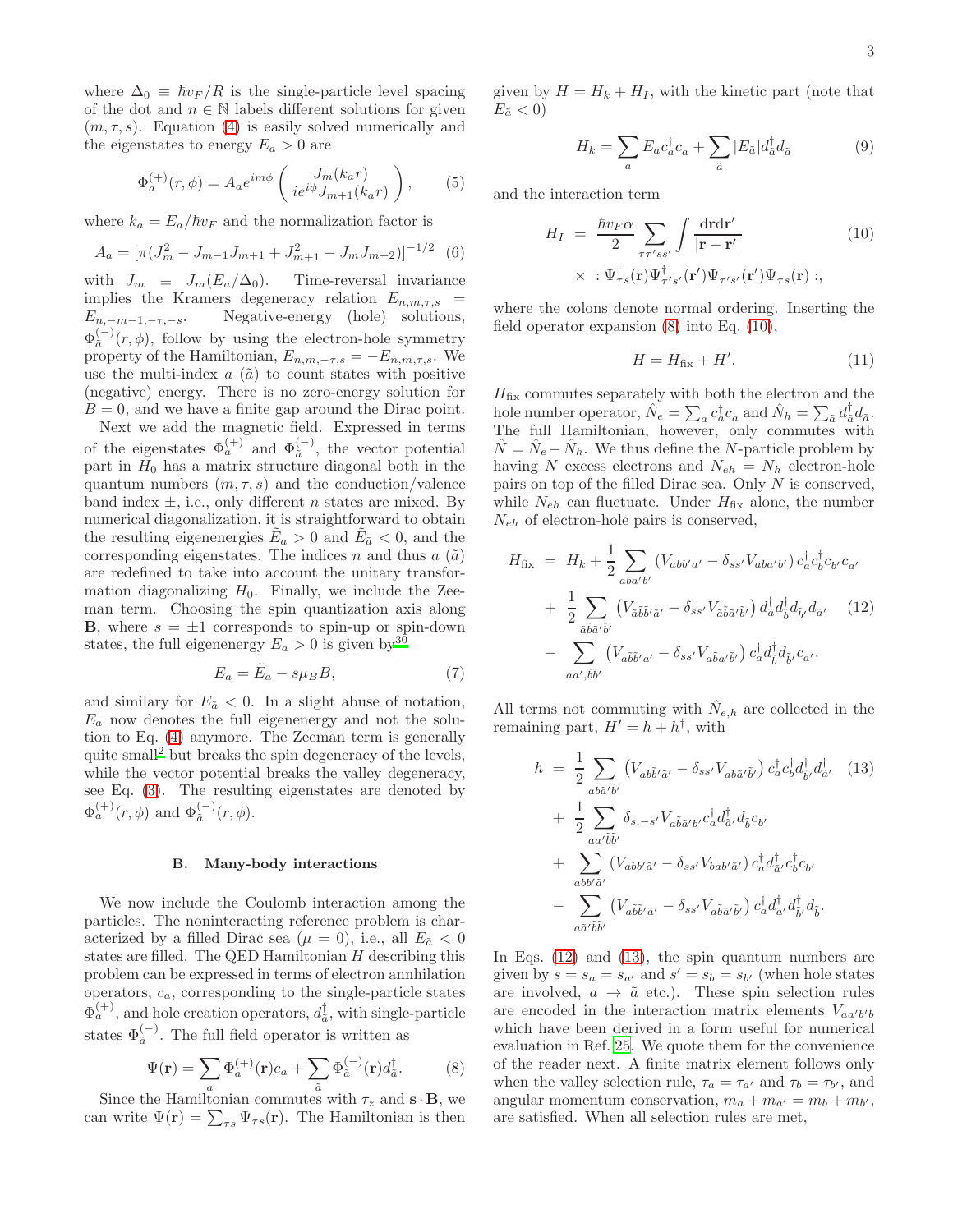$$
V_{aa'b'b} = (4\pi)^2 \alpha \Delta_0 A_a A_{a'} A_{b'} A_b \sum_{l=0}^{\infty} C_{q,l} \int_0^1 dr \ r^{-l} \left( J_{m_a}(E_a r) J_{m_b}(E_b r) + J_{m_a+1}(E_a r) J_{m_b+1}(E_b r) \right) \times \int_0^r dr' \ (r')^{l+1} \left( J_{m_{a'}}(E_{a'} r') J_{m_{b'}}(E_{b'} r') + J_{m_{a'}+1}(E_{a'} r') J_{m_{b'}+1}(E_{b'} r') \right),
$$

with  $E_a$  in units of  $\Delta_0 = \hbar v_F / R$  and  $q \equiv |m_b - m_a|$ . The coefficient  $C_{q,l}$  vanishes when  $l + q$  is odd or when  $l < q$ . For  $q = l = 0$ , we have  $C_{0,0} = 1/2$ , while otherwise

$$
C_{q,l} = \frac{(2l-1)!!}{2^{l+1}l!} \prod_{n=1}^{(l+q)/2} \frac{(n-1/2)(n-l-1)}{n(n-l-1/2)}.
$$

#### <span id="page-3-1"></span>C. Calculation approaches

A standard way to proceed is to employ the no-pair approach.<sup>[26](#page-8-0)</sup> With the projector  $\Lambda_+$  to the subsector  $E_a >$ 0 of the single-particle Hilbert space (for each particle), we thus consider the N-particle problem with respect to the filled Dirac sea. The projected Hamiltonian  $H_+$  =  $\Lambda_+H\Lambda_+ = \Lambda_+H_{\text{fix}}\Lambda_+$  is given by

<span id="page-3-3"></span>
$$
H_{+} = \sum_{a} E_{a} c_{a}^{\dagger} c_{a}
$$
\n
$$
+ \frac{1}{2} \sum_{aba'b'} (V_{abb'a'} - \delta_{ss'} V_{aba'b'}) c_{a}^{\dagger} c_{b'}^{\dagger} c_{b'} c_{a'}.
$$
\n(14)

As detailed in Refs. [25](#page-8-5)[,26](#page-8-0), this allows for a straightforward implementation of the HF approach, and we will report HF results in Sec. [IV.](#page-5-0) In contrast to Refs. [25](#page-8-5)[,26](#page-8-0), we here include the valley and spin degrees of freedom. Given the converged self-consistent density matrix, one can obtain the ground-state energy  $E(N)$ , the total spin quantum number  $S$  of the  $N$ -electron dot from the eigenvalues  $\hbar^2 S(S+1)$  of  $\sum_{i=1}^N \mathbf{S}_i^2$ , and the valley polarization eigenvalue  $\tau(N) = \sum_i \tau_i$ .

On a more general level, we allow for a fixed number of electron-hole pairs by employing the Hamiltonian  $H_{fix}$ [Eq. [\(12\)](#page-2-3)]. The no-pair Hamiltonian  $H_+$  follows from  $H_{fix}$ with  $N_{eh} = 0$ . When the ground-state energy of  $H_{fix}$  is minimized for some  $N_{eh} > 0$ , the no-pair approach breaks down. Interactions are then able to overcome the gap between valence and conduction band, and one cannot treat the Dirac sea as inert anymore.  $H_{fix}$  as well as the QED model  $H$  are studied by ED and perturbation theory in Sec. [III.](#page-3-0)

### <span id="page-3-0"></span>III. PARTICLE-HOLE PAIR PRODUCTION AND RECONSTRUCTION OF THE GROUND **STATE**

We now compare the three theoretical approaches in Sec. [II C](#page-3-1) by employing ED for particle numbers  $N = 2$ 



<span id="page-3-2"></span>FIG. 1: (Color online) ED results for the ground-state energy E in units of  $\Delta_0 = \hbar v_F / R$  vs fine structure constant  $\alpha$  for  $N = 2$  particles in a graphene dot with  $B = 0$ . We here use the Hamiltonian  $H_{fix}$  in Eq. [\(12\)](#page-2-3).

and 3. Convergence in the ED calculations was achieved by keeping about 30 single-particle states (per spin and valley degree of freedom), and memory size limitations represented the main bottleneck. For a given  $\alpha$ , ED results can be obtained within a few minutes on a standard desktop computer.

Figure [1](#page-3-2) shows results for the  $\alpha$ -dependence of the ground-state energy for  $N = 2$  using  $H_{fix}$  with  $N_{eh} = 0$ and 1. We observe that for  $\alpha \lesssim 1.3$ , the ground state of  $H_{fix}$  contains no electron-hole pair, but for stronger interaction, the ground state undergoes reconstruction and involves at least one electron-hole pair. The no-pair Hamiltonian  $H_+$  thus necessarily fails when  $\alpha \geq 1.3$ . Moreover, as we shall discuss next, the presence of  $H'$ [Eq. [\(13\)](#page-2-4)] restricts its applicability even further.

Since ED of the QED Hamiltonian  $H$  in Eq. [\(11\)](#page-2-0) is computationally very demanding even for  $N = 2$ , in the remainder of this section, we shall restrict ourselves to a spinless single-valley version of graphene. The ED results obtained from  $H_{fix}$  and H are compared for  $N = 2$  in Fig. [2.](#page-4-0) For the spinless single-valley version of  $H_{fix}$ , no electron-hole pairs are excited in the ground state for  $\alpha \lesssim$ 1.9. However, the  $H'$  contribution is important already for  $\alpha \geq 0.5$ , see Fig. [2.](#page-4-0) The full interaction correction to the energy is significantly lowered by including  $H'$  and may even change sign for large  $\alpha$ . In these calculations, the Hilbert space was truncated to contain at most one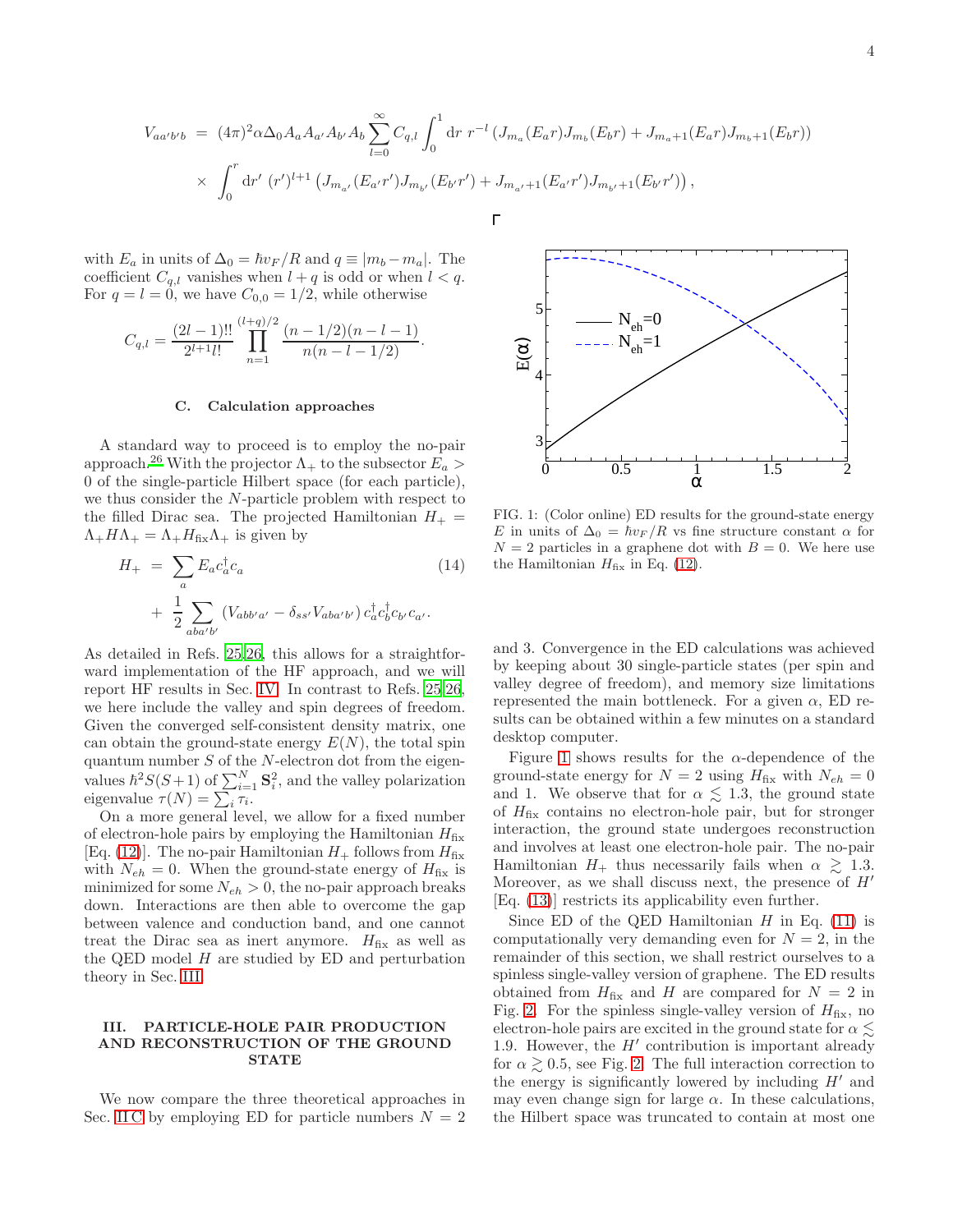

<span id="page-4-0"></span>FIG. 2: (Color online) ED results for the interaction energy  $\delta E(\alpha) = E(\alpha) - E(0)$  (in units of  $\Delta_0$ ) vs  $\alpha$  for  $N = 2$ . We consider a spinless single-valley version of graphene with  $B = 0$ . The curves for  $N_{eh} = 0, 1, 2$  correspond to the Hamiltonian  $H_{fix}$  with  $N_{eh}$  electron-hole pairs, i.e., the ground state then has no electron-hole pair for  $\alpha \lesssim 1.9$ . However, the full QED Hamiltonian [\(11\)](#page-2-0), where we truncate the Hilbert space to at most one or two electron-hole pairs  $(\max(N_{eh}) = 1, 2)$ , has a significantly lower energy already for  $\alpha \gtrsim 0.5$ .



<span id="page-4-1"></span>FIG. 3: (Color online) Same as Fig. [2](#page-4-0) but for  $N = 3$ .

or two electron-hole pairs. For  $\alpha \lesssim 1.5$ , this appears to be sufficient. Figure [3](#page-4-1) shows results for  $N = 3$ , where we arrive at similar conclusions.

The effect of  $H'$  can also be evaluated analytically by using second-order perturbation theory (the first order vanishes identically). The result is shown for  $N = 2$  in Fig. [4,](#page-4-2) together with the ED results from Fig. [2.](#page-4-0) We see that second-order perturbation theory captures the ED data quite well, especially for  $\alpha \leq 1$ . The same conclusion was reached for  $N = 3$  (results not shown here), and the combination of ED (or HF) calculations for  $H_{fix}$  supplemented with a perturbative treatment of H′ should in general provide a good approximation of the ground state.



<span id="page-4-2"></span>FIG. 4: (Color online) Same as Fig. [2](#page-4-0) but including the results of second-order perturbation theory in  $H'$ . The curve  $\Delta E_1$  takes into account corrections involving one electron-hole pair only, while  $\Delta E_{12}$  is the full second-order result including up to two pairs.



<span id="page-4-3"></span>FIG. 5: (Color online) Main panel: Relative number of electron-hole pairs in the ground state,  $\langle N_{eh} \rangle/N$ , vs  $\alpha$  for  $N = 2$  and several values of the magnetic field. We take the dot radius  $R = 30$  nm. The results were obtained using the QED Hamiltonian but with the Hilbert space truncated to at most two electron-hole pairs. Inset: Interaction correction δE vs  $\alpha$  for  $N = 2$  and  $B = 1$  T. Shown are ED results using  $H_{+}$  ( $N_{eh} = 0$ ) and for the full H, where the Hilbert space was truncated at  $\max(N_{eh}) = 2$ .

Let us now discuss the case of finite magnetic field, again for the computationally simpler spinless singlevalley case with  $N = 2$ . We have also studied  $N = 3$ particles, again with very similar results. The main panel of Fig. [5](#page-4-3) shows the average number of electron-hole pair excitations in the ground state for several values of the magnetic field. The shown results are for a dot radius  $R = 30$  nm. A magnetic field of  $B = 1$  T corresponds to the magnetic length  $l_B = (c/eB)^{1/2} \approx 26$  nm, which is of the same order of magnitude as the radius. Evidently, in a magnetic field, the proliferation of electron-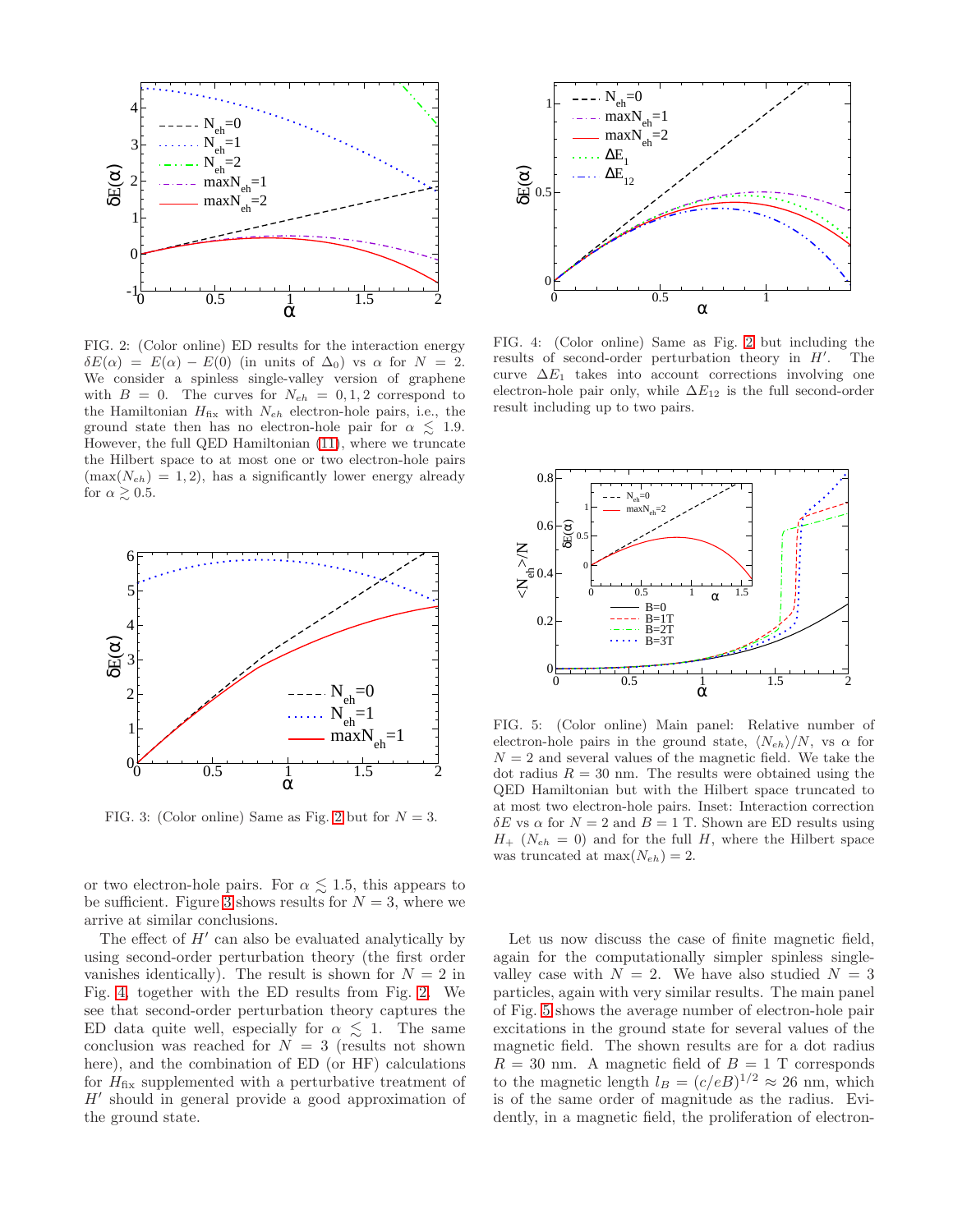

<span id="page-5-3"></span>FIG. 6: (Color online) HF results using the no-pair model,  $H_+$ , for the ground-state spin S vs particle number N for  $B = 0$  and for  $B = B<sub>z</sub> = 3$  T (with  $R = 30$  nm). For all shown N and  $\alpha \leq 1$ ,  $S(N)$  does not depend on  $\alpha$ .

hole pairs becomes more important. We interpret this effect as the finite-size analogue of the magnetic catalysis phenomenon.[13](#page-7-12) The interaction correction to the groundstate energy is shown for  $B = 1$  T in the inset of Fig. [5.](#page-4-3) While the result shows qualitatively similar behavior as for  $B = 0$ , the now more significant deviations between the ED data and the no-pair result are consistent with magnetic catalysis again. We note in passing that for  $\alpha \gtrsim 1.5$ , the basis size used in our ED calculations is most likely not sufficient, and probably  $N_{eh} > 2$  states also contribute to the ground state. The steplike features in Fig. [5](#page-4-3) are then presumably smeared out.

We conclude that the no-pair Hamiltonian is quantitatively reliable only for weak interactions,  $\alpha \lesssim 0.5$ , and for not too large magnetic fields. For stronger interactions and/or fields, the ground state undergoes reconstruction and electron-hole pair proliferation. Using  $H_{fix}$  [Eq. [\(12\)](#page-2-3)] is not sufficient to get more accurate results, and one has to include  $H'$  [Eq. [\(13\)](#page-2-4)] which does not conserve the electron and hole numbers separately. However, for  $\alpha \leq 1$ , quite accurate results for the ground-state energy are obtained by combining ED (or HF) calculations for the nopair Hamiltonian with subsequent second-order perturbation theory in  $H'$ . Here only two or three particles have been addressed, where electron-hole proliferation takes place around  $\alpha \approx 1$ . Since the bulk case, which follows from the above model by a suitable limiting procedure with  $N \to \infty$  and  $R \to \infty$ , has a phase transition at  $\alpha \approx 1.1$ , the finite-size crossover apparently depends on N only weakly.

# <span id="page-5-0"></span>IV. ADDITION SPECTRUM AND GROUND-STATE PROPERTIES

Let us now turn to HF results for the ground state of the N-electron dot with  $N \leq 15$  using the no-pair



<span id="page-5-1"></span>FIG. 7: (Color online) HF results for the ground-state valley polarization  $\tau(N) = \sum_{i=1}^{N} \tau_i$  in the zero-field case with  $\alpha = 0$ and  $\alpha = 1$ . For  $\alpha = 0.5$ , the same result as for  $\alpha = 1$  is found.



<span id="page-5-4"></span>FIG. 8: (Color online) Same as Fig. [7](#page-5-1) but for a perpendicular magnetic field with  $B = 3$  T (with  $R = 30$  nm).



<span id="page-5-2"></span>FIG. 9: (Color online) Addition energy [\(15\)](#page-6-1) in units of  $\Delta_0$ vs N for several  $\alpha$  from HF calculations for  $H_+$  with  $B=0$ .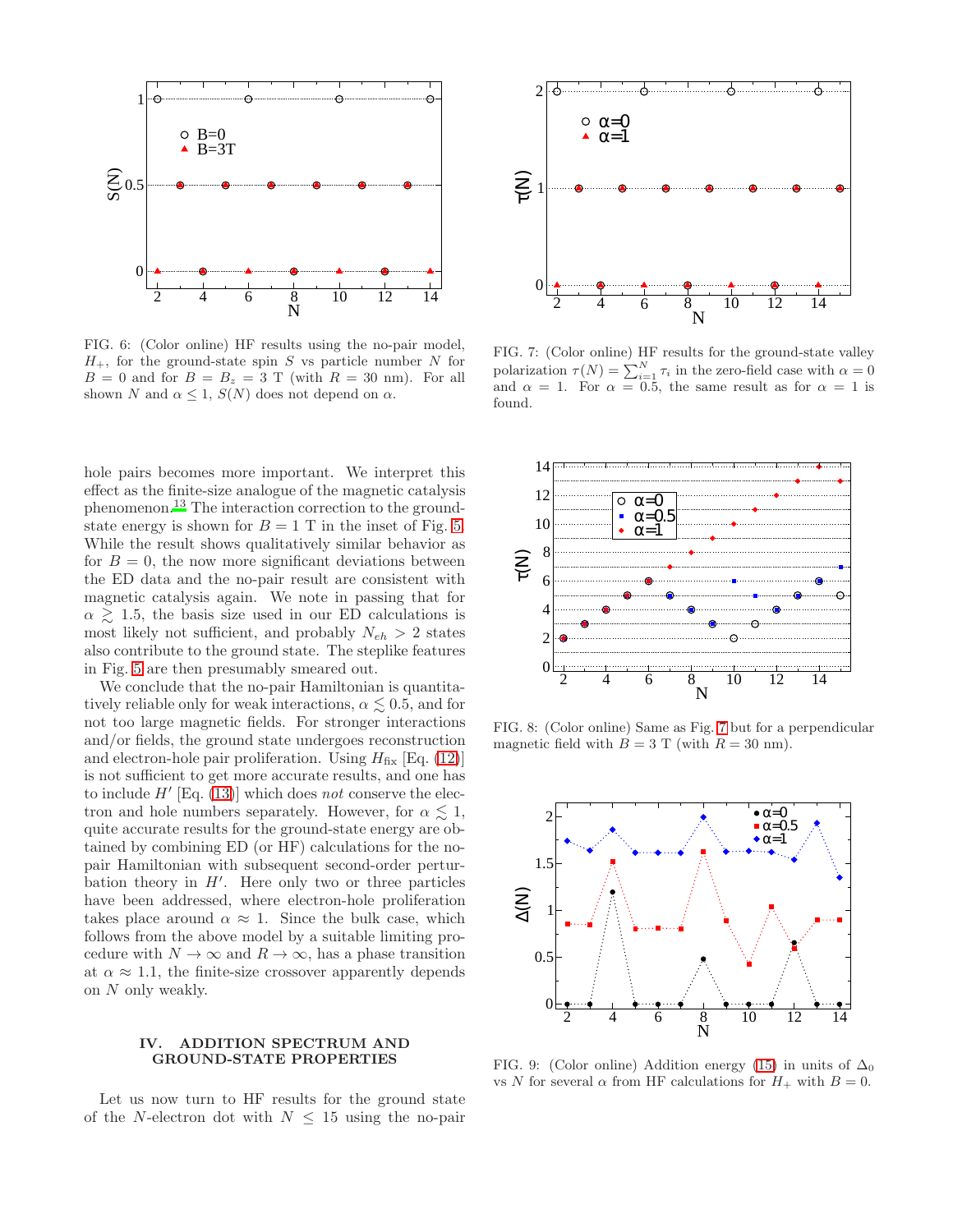

<span id="page-6-2"></span>FIG. 10: (Color online) Same as Fig. [9](#page-5-2) but with  $B_x = 15$  T and  $B_z = 3$  T (for  $R = 30$  nm).

Hamiltonian  $H_+$  [Eq. [\(14\)](#page-3-3)]. As discussed in Sec. [III,](#page-3-0) this approximation is reliable only for weak interactions, and we focus on the regime  $\alpha \leq 1$  below. The spin and valley degrees of freedom are fully included in our self-consistent HF calculations.

The total ground-state spin S follows from the eigenvalue  $\hbar^2 S(S+1)$  of the total squared spin operator and is shown as a function of N in Fig. [6,](#page-5-3) both for  $B = 0$ and in the perpendicular magnetic field  $B = 3$  T. For  $N \leq 14$  and  $\alpha \leq 1$ , the spin filling sequence  $S(N)$  is independent of the interaction strength  $\alpha$  and displays a four-periodicity for  $B = 0$ . For  $B \neq 0$ , this periodicity is reduced to a two-periodicity since now spin degeneracy is broken. We note that the spin filling sequence can be measured experimentally by Coulomb blockade spectroscopy.<sup>[20](#page-7-16)</sup>

The total ground-state valley polarization,  $\tau(N)$ , is shown in Fig. [7](#page-5-1) for  $B = 0$ , and in Fig. [8](#page-5-4) under the perpendicular field  $B = 3$  T. When  $B = 0$ , the full Hamiltonian is symmetric under  $\tau \to -\tau$ , and we here show only the positive solution. However, a finite orbital field B lifts the valley degeneracy. We observe from Fig. [7](#page-5-1) that for  $B = 0$ , interactions reduce the four-periodicity of  $\tau(N)$ for  $\alpha = 0$  down to a two-periodicity. This can be understood by noting that the interaction of particles in different valleys is typically weaker than the intra-valley interaction. For  $B \neq 0$ , this implies pronounced interaction effects on the valley polarization. Figure [8](#page-5-4) shows that strong interactions force subsequent particles to be added into the same valley, thereby valley-polarizing the N-particle system. Both the spin and valley filling sequences obtained by HF theory have been independently confirmed by ED of the no-pair Hamiltonian for  $N \leq 4$ (data not shown).

To estimate the accuracy of the HF approximation for the no-pair model, we have also determined the relative difference between the HF  $(E_{HF})$  and the ED  $(E_{ED})$  energy,

$$
\delta(N) = \frac{E_{\text{HF}}(N, \alpha) - E_{\text{ED}}(N, \alpha)}{E_{\text{ED}}(N, \alpha) - E_{\text{ED}}(N, 0)}.
$$

In all studied cases  $(N \leq 4)$ ,  $\delta(N)$  was found to be rather small. For instance, even when taking the large value  $\alpha = 1.5$ , we obtain  $\delta(2) = 0.107$ ,  $\delta(3) = 0.175$  and  $\delta(4) =$ 0.148. As long as the no-pair approach stays valid, we conclude that HF theory yields quite accurate results.

Our HF results for the *addition energy*,<sup>[15](#page-7-14)</sup> which follows from the ground-state energy  $E(N)$  using the relation

<span id="page-6-1"></span>
$$
\Delta(N) = E(N+1) + E(N-1) - 2E(N), \tag{15}
$$

are shown in Fig. [9](#page-5-2) for  $B = 0$  and several  $\alpha$ . (Similar HF results but for the spinless single-channel version were discussed in Ref. [26.](#page-8-0)) Peaks in  $\Delta(N)$  signify especially stable dot configurations (magic numbers). While for  $\alpha = 0$ ,  $\Delta(N)$  again shows the four-periodicity due to spin-valley degeneracy, the addition energy peaks become less pronounced with interactions, and the fourperiodicity is not always visible. Interestingly, while there are magic numbers  $N = 4, 8, 12, \ldots$  related to completely filled "energy shells" in the noninteracting case, the addition energy curves  $\Delta(N)$  are rather featureless and almost flat for strong interactions. This indicates that a constant interaction model<sup>[32](#page-8-6)</sup> provides a reasonable description, where the microscopic Coulomb interaction is replaced by the electrostatic charging energy of an effective capacitor. The addition energy  $\Delta(N)$  for  $B \neq 0$  is shown in Fig. [10.](#page-6-2) The in-plane part  $B_x$  of the magnetic field here acts to increase the spin Zeeman field. However, Zeeman effects in graphene are weak, $<sup>2</sup>$  $<sup>2</sup>$  $<sup>2</sup>$  and indeed</sup> almost the same results as those in Fig. [10](#page-6-2) were found for  $B_x = 0$  and  $B_z = 3$  T. As a consequence of the broken spin degeneracy, only an (approximate) two-periodicity in  $\Delta(N)$  is observed in the magnetic field case.

#### <span id="page-6-0"></span>V. CONCLUSIONS

In this work, we have studied the ground state properties of N particles in a disorder-free circular graphene quantum dot, with the filled Dirac sea as the point of reference. The boundary of the dot has been modelled by the infinite-mass boundary condition, and the particles interact via the unscreened Coulomb potential whose prefactor is proportional to the bare dimensionless fine structure constant  $\alpha$ . In contrast to atomic physics where  $\alpha = 1/137$  is very small, in graphene (e.g., by the variation of the substrate dielectric parameter)  $\alpha$  may be tuned up to a maximum value of  $\alpha \approx 2.2$  (reached for freely suspended samples). For instance, a recent  $experiment<sup>20</sup>$  $experiment<sup>20</sup>$  $experiment<sup>20</sup>$  using Coulomb blockade spectroscopy for a graphene dot reported  $\alpha \approx 1$ . We have studied the N-particle problem in a graphene dot on various levels of complexity – from the no-pair Hamiltonian to the full QED model – and by a number of different techniques. Our main results are as follows.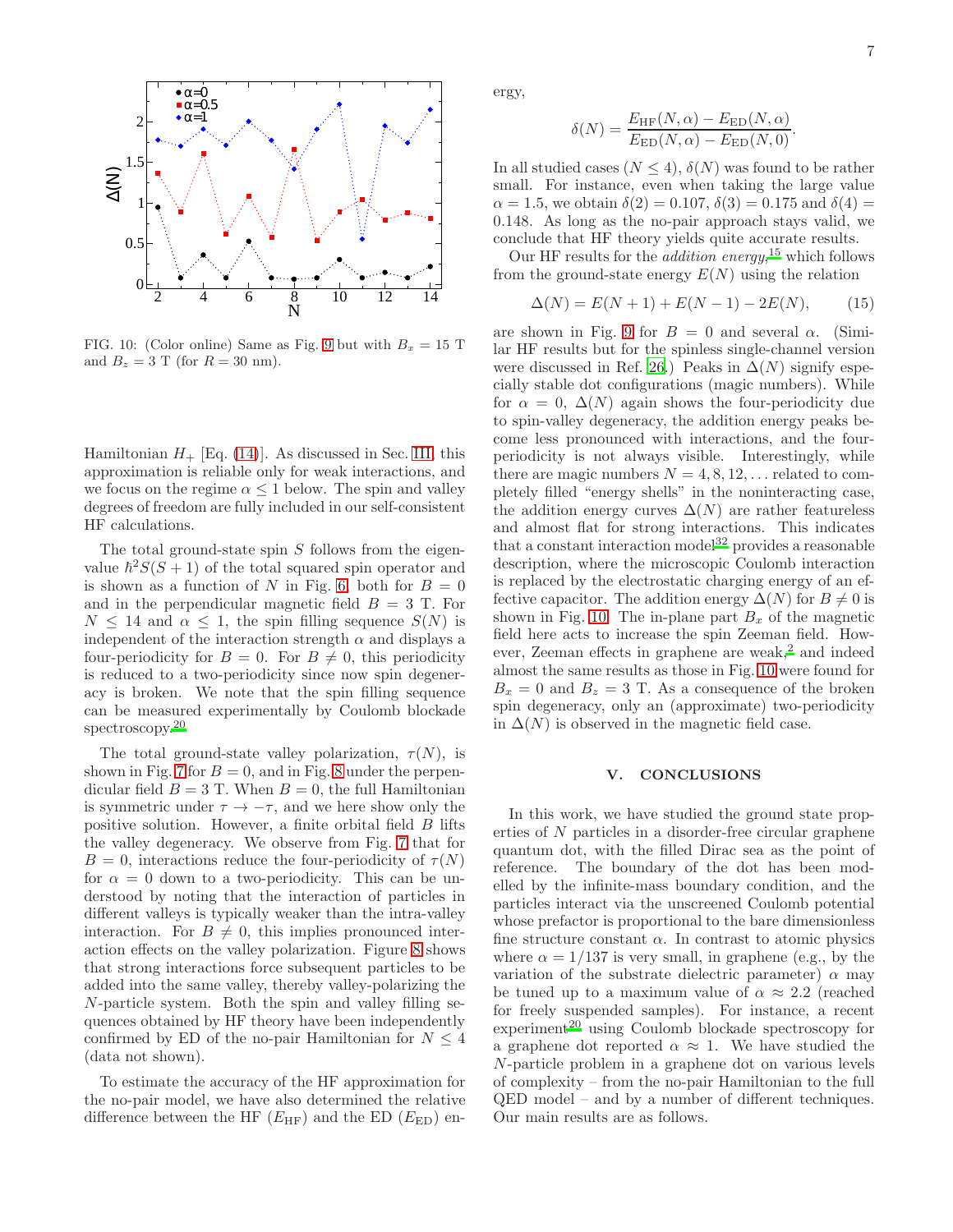By using exact diagonalization (ED) for  $N = 2$  and 3 particles, we found that the no-pair Hamiltonian  $H_+$ originally proposed by Sucher,[28](#page-8-2) where the filled Dirac sea is assumed to be inert, is quantitatively reliable only for  $\alpha \ll 1$ , see Sec. [III.](#page-3-0) While this represents the stan-dard situation in atomic physics,<sup>[31](#page-8-7)</sup> it can easily be violated in graphene. For  $\alpha \geq 0.5$ , our calculations indicate that electron-hole pair excitations contribute to the ground state energy. For  $\alpha \gtrsim 1$ , these excitations proliferate and eventually cause a completely restructured ground state. Technically, the projection operator  $\Lambda_{+}$  defining the vacuum should thus be changed to include interaction effects in a self-consistent manner. Mittleman[33](#page-8-8) has shown that this goal can be achieved by first minimizing the ground state energy  $E(N, \Lambda_+)$ for given  $\Lambda_+$ , followed by the maximization of the energy over all possible  $\Lambda_+$ . The final result for  $E(N)$  should then be equivalent to the QED results obtained numerically by ED (in the limit of infinite basis size).

We here argue that graphene dots realize a finite-size crossover version of the bulk semimetal-insulator phase transition. We find that the crossover scale is set by  $\alpha \approx 1$ , consistent with the bulk result  $\alpha_c \approx 1.1$ .<sup>[9](#page-7-8)</sup> When an orbital magnetic field is applied – the Zeeman field plays no significant role – electron-hole pair proliferation sets in earlier and implies a lowering of  $\alpha_c$ , consistent with the magnetic catalysis scenario.<sup>[13](#page-7-12)</sup> Even on a qualitative level, the no-pair Hamiltonian  $H_+$  is thus reliable only on the semimetallic side of the transition ( $\alpha \leq 1$ ).

For the regime  $\alpha \leq 1$ , we have reported detailed results using Hartree-Fock theory for  $H_+$  and  $N \leq 15$  particles in Sec. [IV,](#page-5-0) taking into account the spin and valley de-

- <span id="page-7-0"></span><sup>1</sup> A.K. Geim and K.S. Novoselov, Nature Materials 6, 183 (2007).
- <span id="page-7-1"></span><sup>2</sup> A.H. Castro Neto, F. Guinea, N.M.R. Peres, K.S. Novoselov, and A. Geim, Rev. Mod. Phys. 81, 109 (2009).
- <span id="page-7-2"></span><sup>3</sup> V.N. Kotov, B. Uchoa, V.M. Pereira, A.H. Castro Neto, and F. Guinea, Rev. Mod. Phys. (in press); [arXiv:1012.3484.](http://arxiv.org/abs/1012.3484)
- <span id="page-7-3"></span><sup>4</sup> M.Z. Hasan and C.L. Kane, Rev. Mod. Phys. 82, 3045 (2010).
- <span id="page-7-4"></span><sup>5</sup> J. González, F. Guinea, and M.A.H. Vozmediano, Phys. Rev. B 63, 134421 (2001).
- <span id="page-7-5"></span><sup>6</sup> D.V. Khveshchenko, J. Phys.: Cond. Matt. 21, 075303 (2009).
- <span id="page-7-6"></span> $7$  D.T. Son, Phys. Rev. B 75, 235423 (2007).
- <span id="page-7-7"></span><sup>8</sup> M. Müller, J. Schmalian, and L. Fritz, Phys. Rev. Lett. 103, 025301 (2009).
- <span id="page-7-8"></span>9 J.E. Drut and T.A. Lähde, Phys. Rev. Lett. 102, 026802 (2009); Phys. Rev. B 79, 165425 (2009).
- <span id="page-7-9"></span><sup>10</sup> O.V. Gamayun, E.V. Gorbar, and V.P. Gusynin, Phys. Rev. B 81, 075429 (2010); Phys. Rev. B 83, 235104 (2011).
- <span id="page-7-10"></span><sup>11</sup> J. Wang, H.A. Fertig, G. Murthy, and L. Brey, Phys. Rev. B 83, 035404 (2011).
- <span id="page-7-11"></span> $12$  W. Greiner, B. Müller, and J. Rafelski, *Quantum electro*dynamics of strong fields (Springer, Berlin, 1985).
- <span id="page-7-12"></span><sup>13</sup> V.P. Gusynin, V.A. Miransky, and I.A. Shovkovy, Phys. Rev. Lett. 73, 3499 (1994).
- <span id="page-7-13"></span><sup>14</sup> L.P. Kouwenhoven, D.G. Austing, and S. Tarucha, Rep. Prog. Phys. 64, 701 (2001).
- <span id="page-7-14"></span><sup>15</sup> S.M. Reimann and M. Manninen, Rev. Mod. Phys. 74, 1283 (2002).
- <span id="page-7-15"></span><sup>16</sup> L.A. Ponomarenko, F. Schedin, M.I. Katsnelson, R. Yang, E.W. Hill, K.S. Novoselov, and A.K. Geim, Science 320, 356 (2008).
- <sup>17</sup> K. Todd, H.T. Chou, S. Amasha, and D. Goldhaber-Gordon, Nano Lett. 9, 416 (2009).
- <sup>18</sup> K.A. Ritter and J.W. Lyding, Nature Materials 8, 235 (2009).
- <sup>19</sup> J. Güttinger, C. Stampfer, F. Libisch, T. Frey, J. Burgdorfer, T. Ihn, and K. Ensslin, Phys. Rev. Lett. 103, 046810 (2009).
- <span id="page-7-16"></span> $20\,$  J. Güttinger, T. Frey, C. Stampfer, T. Ihn, and K. Ensslin, Phys. Rev. Lett. 105, 116801 (2010).
- <span id="page-7-17"></span><sup>21</sup> M.V. Berry and R.J. Mondragon, Proc. R. Soc. Lond. A 412, 53 (1987).
- <span id="page-7-18"></span><sup>22</sup> S. Schnez, K. Ensslin, M. Sigrist, and T. Ihn, Phys. Rev. B 78, 195427 (2008).
- <span id="page-7-19"></span> $23$  B. Wunsch, T. Stauber, and F. Guinea, Phys. Rev. B 77, 035316 (2008).

grees of freedom. We find a four- (two-)periodicity in the spin filling sequence in the absence (presence) of a magnetic field, which can be understood from the singleparticle picture and remains unaffected by weak interactions. However, the valley filling sequence is more intricate, especially when  $B \neq 0$ . This is related to subtle differences between the intra- and inter-valley scattering matrix elements of the Coulomb interaction. We observe a strong tendency towards valley polarization induced by interactions in this N-body problem. Finally, our analysis of the addition energy spectrum reveals that the constant interaction model can provide a reasonable description.

In our previous HF study of the spinless single-valley no-pair problem,<sup>[26](#page-8-0)</sup> we found that Wigner molecule formation sets in for strong interactions. Since that regime corresponds precisely to the onset of electron-hole proliferation,  $\alpha \gtrsim 1$ , where the no-pair model becomes unreliable, we have analyzed the question of Wigner molecule formation using ED for  $N = 3$  under the full QED model again. The Wigner molecule is identified from pronounced density correlations, and our numerical results (not shown here) are very similar to what we reported in Ref. [26.](#page-8-0) We thus expect that the Wigner molecule formation is only weakly affected by the electron-hole pair proliferation reported in this paper.

# Acknowledgments

We thank A. De Martino, H. Siedentop and E. Stockmeyer for discussions. This work was supported by the SFB TR 12 of the DFG.